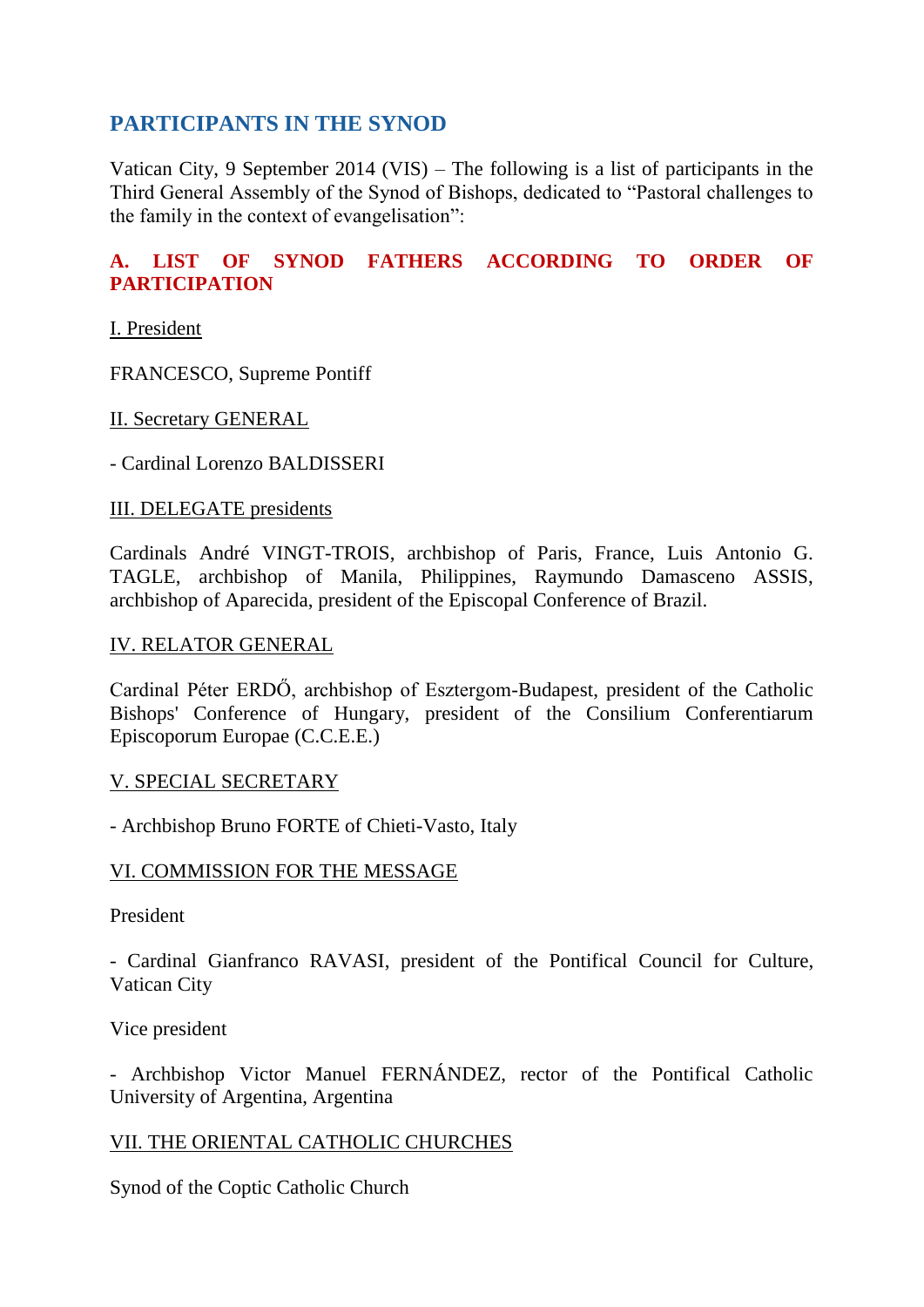His Beatitude Ibrahim Isaac SIDRAK, Patriarch of Alexandria of the Copts, Head of the Synod of the Coptic Catholic Church

Synod of the Greek Melkite Catholic Church

His Beatitude Grégoire III LAHAM, B.S., Patriarch of Antioch of the Greek-Melkites, Head of the Synod of the Greek-Melkite Catholic Church

Synod of the Syriac Catholic Church

His Beatitude Ignace Youssif III YOUNAN, Patriarch of Antioch of the Syrians, Head of the Synod of the Syriac Catholic Church

Synod of the Maronite Catholic Church

His Beatitude Cardinal Bechara Boutros RAÏ, O.M.M., Patriarch of Antioch of the Maronites, Head of the Synod of the Maronite Catholic Church

Synod of the Chaldean Catholic Church

His Beatitude Louis Raphaël I SAKO, Patriarch of Babylon of the Chaldeans, Head of the Synod of the Chaldean Catholic Church

Synod of the Armenian Catholic Church

His Beatitude Nerses Bedros XIX TARMOUNI, Patriarch of Cilicia of the Armenians, Head of the Synod of the Armenian Catholic Church

Synod of the Greek-Catholic Ukrainian Church

His Beatitude Sviatoslav SHEVCHUK, major archbishop of Kyiv-Halyč, Head of the Synod of the Greek-Catholic Ukrainian Church

Synod of the Syro-Malabar Church

His Beatitude Cardinal George ALENCHERRY, major archbishop of Ernakulam-Angamaly of the Syro-Malabars, resident of the Synod of the Syro-Malabar Church

Synod of the Syro-Malankars

His Beatitude, Cardinal Baselios Cleemis THOTTUNKAL, major archbishop of Trivandrum of the Syro-Malankars, president of the Synod of the Syro-Malankar Church, president of the Catholic Bishops' Conference of India (C.B.C.I.)

Synod of the Romanian Church

His Beatitud, Cardinal Lucian MUREŞAN, major archbishop of Făgăras şi Alba Iulia of the Romanians, Head of the Synod of the Romanian Church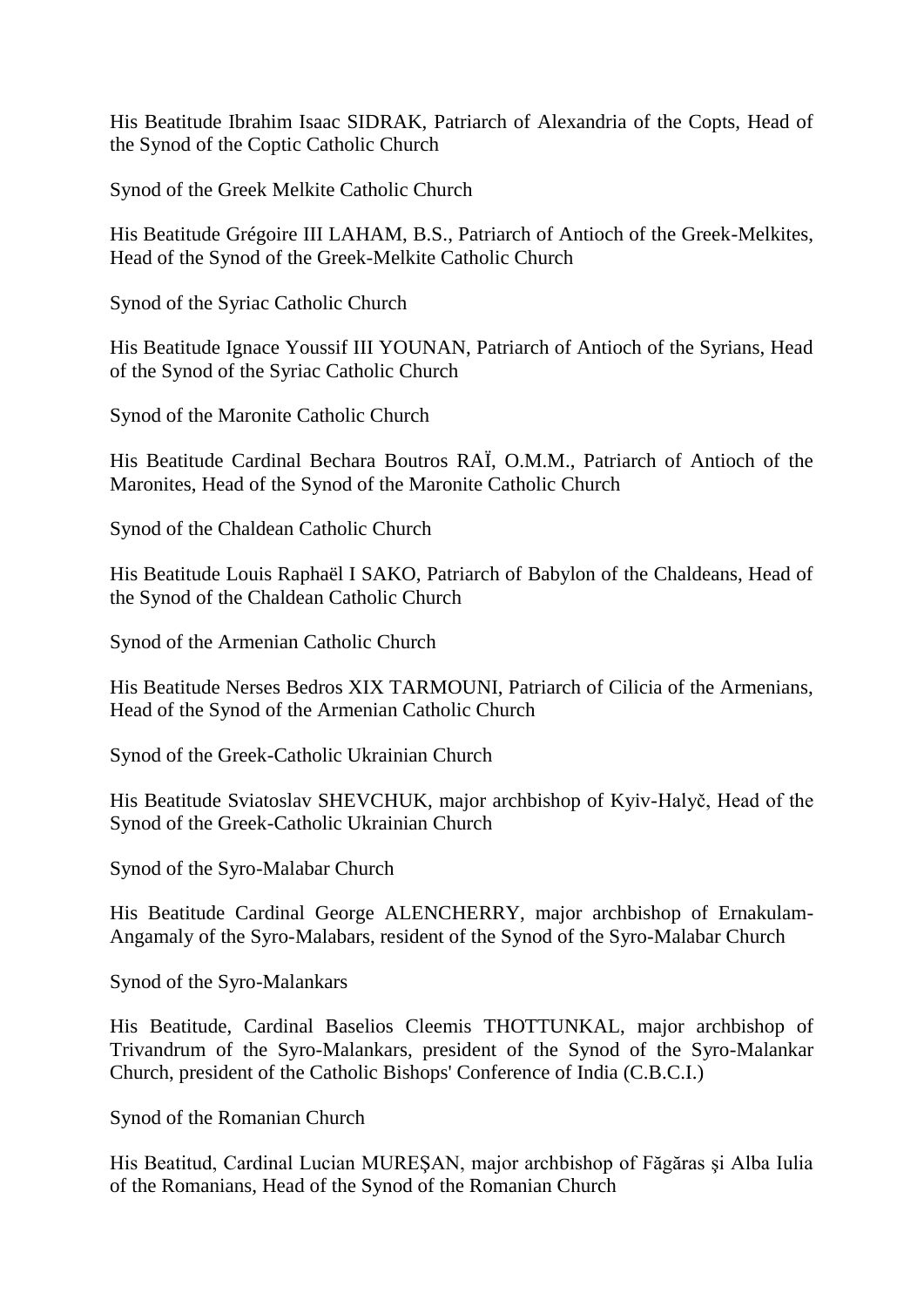Council of the Ethiopian Church

- Archbishop Berhaneyesus Demerew SOURAPHIEL, C.M. of Addis Abeba, president of the Council of the Ethiopian Church, president of the Assembly of Catholic Hierarchs of Ethiopia and Eritrea

Council of the Ruthenian Catholic Church, U.S.A.

Archbishop William Charles SKURLA, metropolitan of Pittsburgh of the Byzantines, president of the Council of the Ruthenian Catholic Church

Council of the Council of the Slovak Church

Archbishop Jan BABJAK, S.J., metropolitan of Prešov for Catholics of Byzantine rite, president of the Council of the Slovak Church

#### VIII. PRESIDENTS OF THE EPISCOPAL CONFERENCES

### AFRICA

ANGOLA and SÃO TOMÉ

Archbishop Gabriel MBILINGI, C.S.SP., of Lubango, Angola, president of the Symposium des Conférences Episcopales d'Afrique et de Madagascar (S.C.E.A.M.)

BENIN

Bishop Eugéne Cyrille HOUNDÉKON of Abomey, deputy president of the Episcopal **Conference** 

BOTSWANA, SOUTH AFRICA AND SWAZILAND

Archbishop Stephen BRISLIN of Cape Town, Kaapstad, South Africa

BURKINA FASO AND NIGER

Archbishop Paul Yembuado OUÉDRAOGO of Bobo-Dioulasso, Burkina Faso

BURUNDI

Bishop Gervais BANSHIMIYUBUSA of Ngozi

CAMEROON

Archbishop Samuel KLEDA of Douala

CENTRAL AFRICAN REPUBLIC

Archbishop Dieudonné NZAPALAINGA, C.S.SP., of Bangui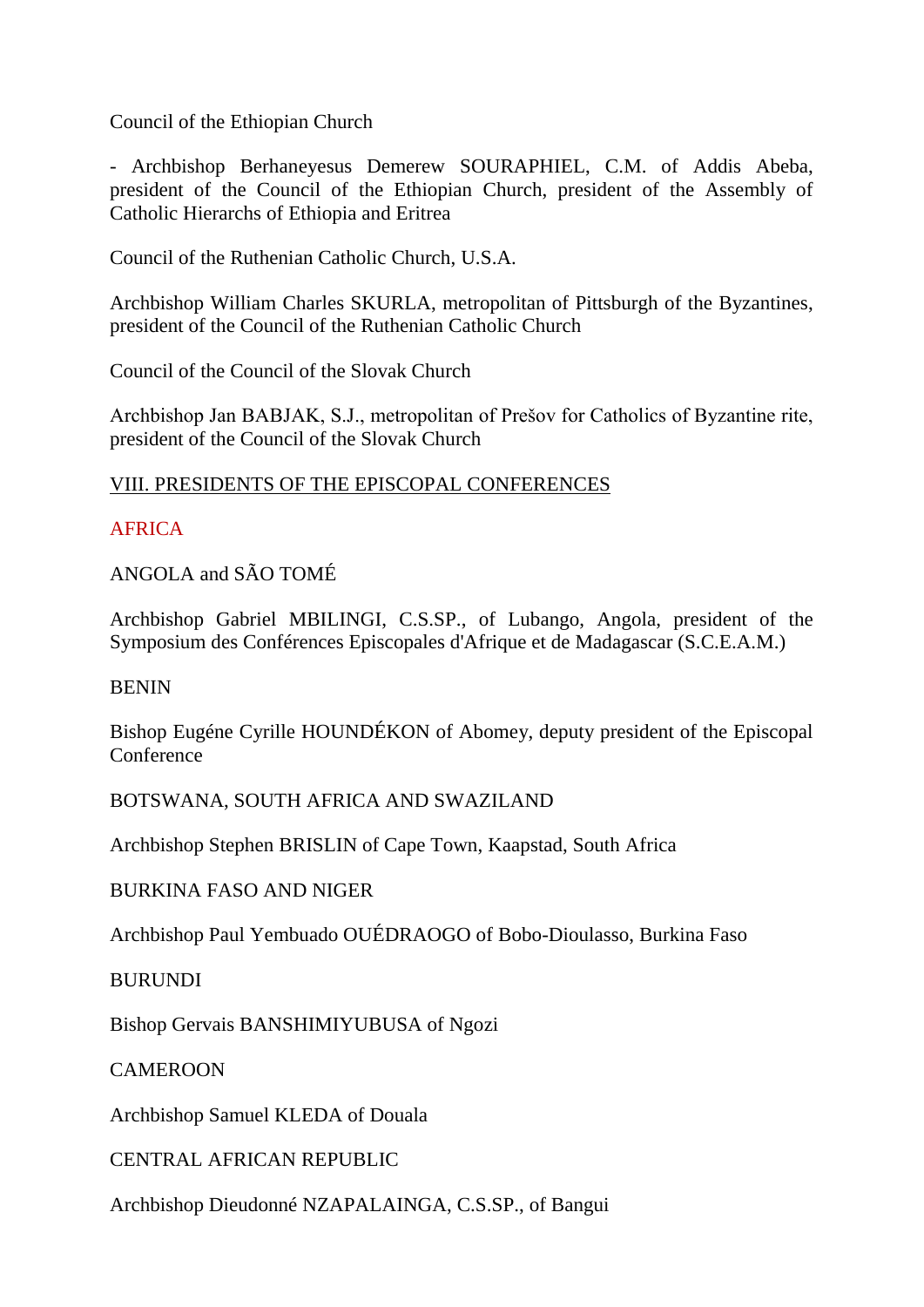### **CHAD**

Bishop Jean-Claude BOUCHARD, O.M.I., of Pala

CONGO (Republic of)

Bishop Louis PORTELLA MBUYU of Kinkala

CONGO (Rep. Democrática del)

Bishop Nicolas DJOMO LOLA of Tshumbe

COTE D'IVOIRE

Archbishop Alexis TOUABLI YOULO of Agboville

EQUATORIAL GUINEA

Bishop Juan MATOGO OYANA, C.M.F., of Bata, deputy president of the Episcopal **Conference** 

ETHIOPIA AND ERITREA

Archbishop Berhaneyesus Demerew SOURAPHIEL, C.M., of Addis Abeba, president of the Council of the Ethiopian Church

GABON

Bishop Mathieu MADEGA LEBOUAKEHAN of Mouila

GAMBIA AND SIERRA LEONE

Bishop Patrick Daniel KOROMA of Kenema

**GHANA** 

Bishop Joseph OSEI-BONSU of Konongo-Mampong

**GUINEA** 

Bishop Emmanuel FÉLÉMOU of Kankan

INDIAN OCEAN (C.E.D.O.I.)

Bishop Maurice PIAT, C.S.SP., of Port-Louis, Seychelles

KENYA

Cardinal John NJUE, archbishop of Nairobi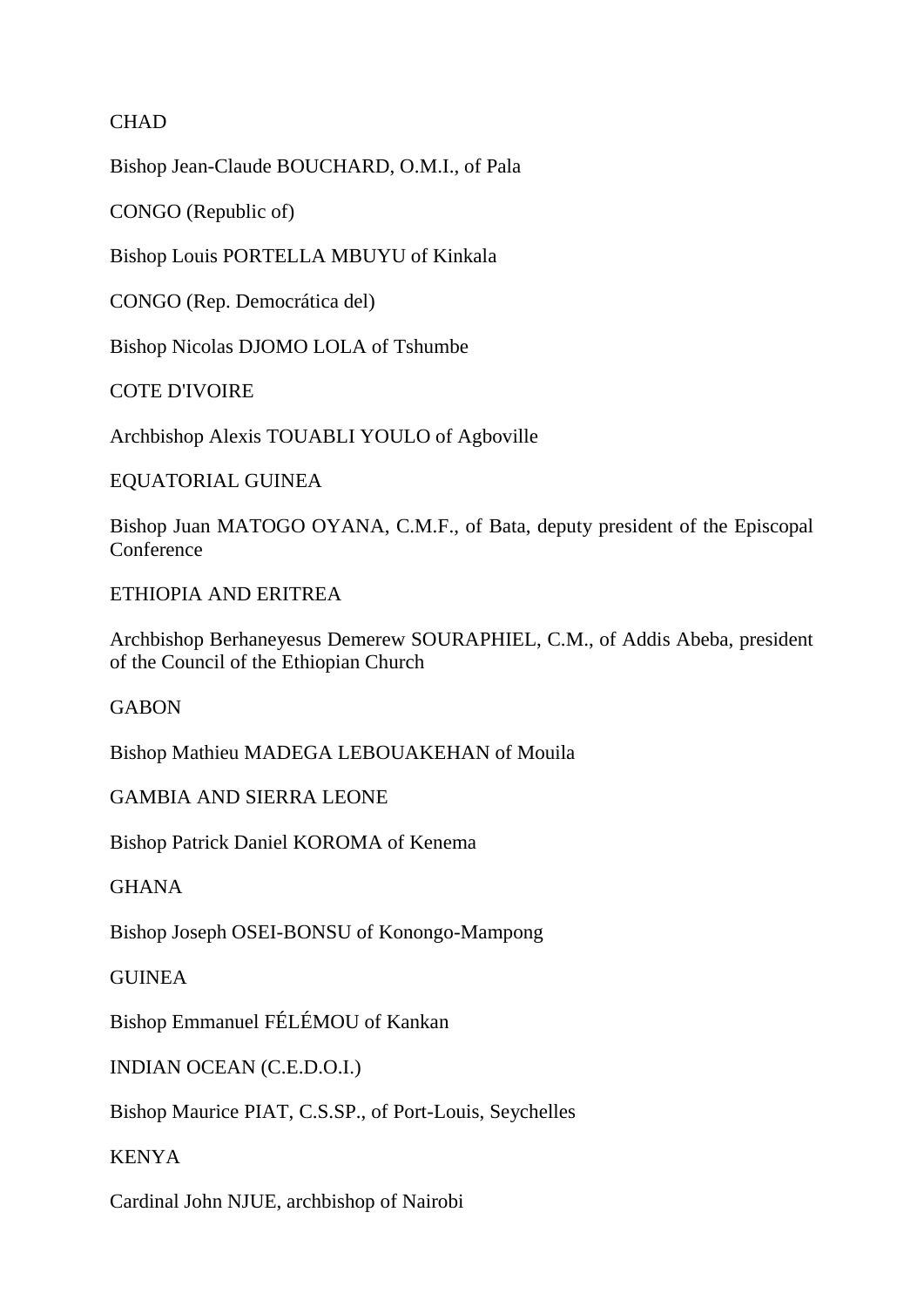### LESOTHO

Archbishop Gerard Tlali LEROTHOLI, O.M.I., of Maseru

#### LIBERIA

Bishop Anthony Fallah BORWAH of Gbarnga, deputy president of the Episcopal **Conference** 

#### MADAGASCAR

Archbishop Desire TSARAHAZANA of Toamasina

MALAWI

Bishop Joseph Mukasa ZUZA of Mzuzu

MALI

Bishop Jean-Baptiste TIAMA of Sikasso

#### MOZAMBIQUE

Bishop Lúcio Andrice MUANDULA of Xai-Xai

NAMIBIA

Archbishop Liborius Ndumbukuti NASHENDA, O.M.I., of Windhoek

#### NIGERIA

Archbishop Ignatius Ayau KAIGAMA of Jos

NORTH AFRICA (C.E.R.N.A.)

Archbishop Vincent LANDEL, S.C.I. of Béth., of Rabat, Morocco

RWANDA

Bishop Smaragde MBONYINTEGE of Kabgayi

SENEGAL, MAURITANIA, CAPO VERDE AND GUINEA-BISSAU

Bishop Benjamin NDIAYE of Kaolack, Senegal

SUDAN

Cardinal Gabriel ZUBEIR WAKO, archbishop of Khartoum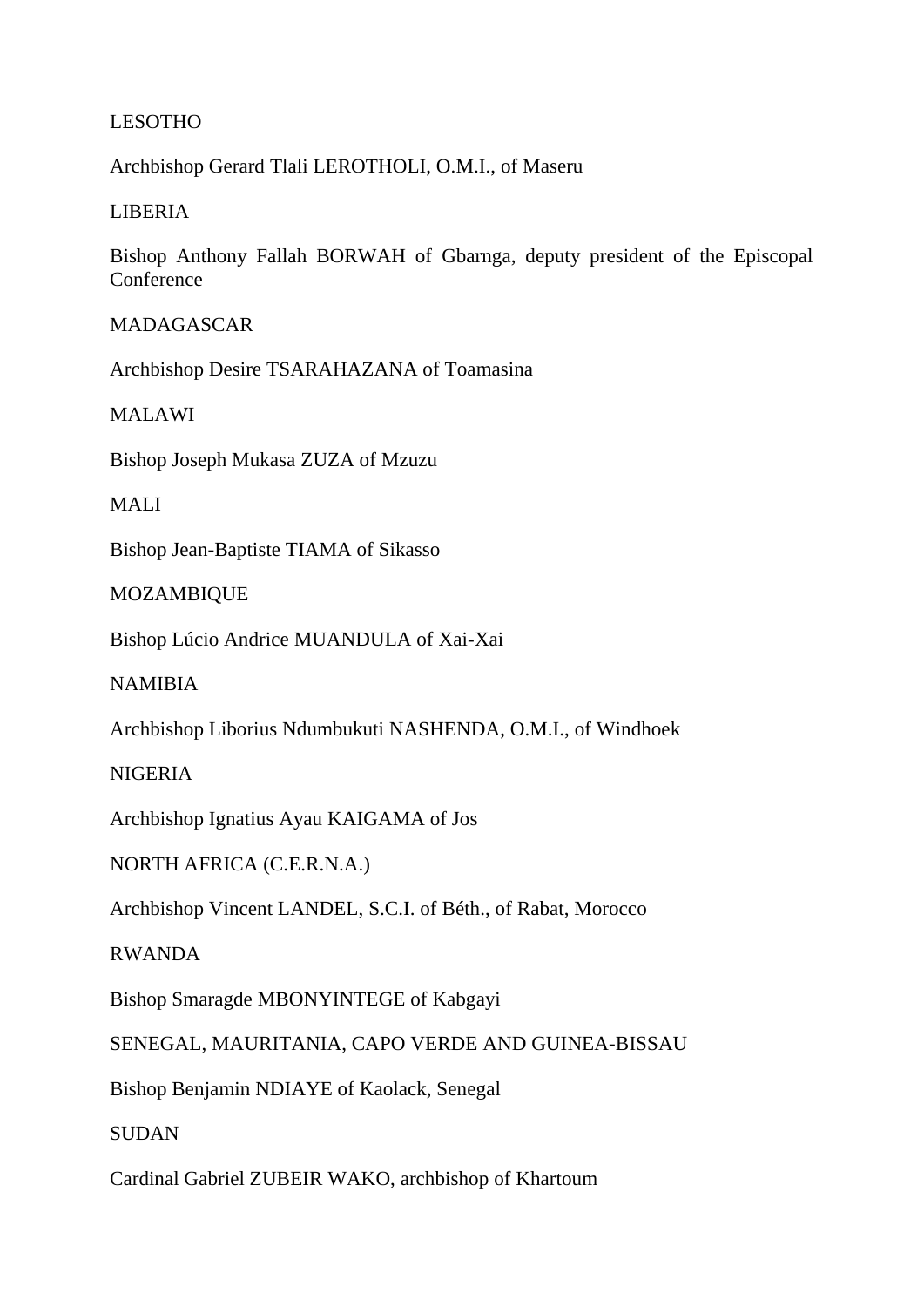## TANZANIA

Bishop Tarcisius NGALALEKUMTWA of Iringa

## TOGO

Bishop Benoit Comlan M. ALOWONOU of Kpalime

### UGANDA

Archbishop John Baptist ODAMA of Gulu

## ZAMBIA

Archbishop Ignatius CHAMA of Kasama, apostolic administrator "sede vacante et ad nutum Sanctae Sedis" of Mpika

### ZIMBABWE

Bishop Michael Dixon BHASERA of Masvingo

## **AMERICA**

## ANTILLES

Archbishop Patrick Christopher PINDER of Nassau, Trinidad and Tobago

### ARGENTINA

Archbishop José María ARANCEDO of Santa Fe da la Vera Cruz

### BOLIVIA

Archbishop Oscar Omar APARICIO CÉSPEDES, Military Ordinary of Bolivia

# BRAZIL

Cardinal Raymundo Damasceno ASSIS, archbishop of Aparecida

### CANADA

Archbishop Paul-André DUROCHER Gatineau

### **CHILE**

Cardinal Ricardo EZZATI ANDRELLO, S.D.B., archbishop of Santiago de Chile

# COLOMBIA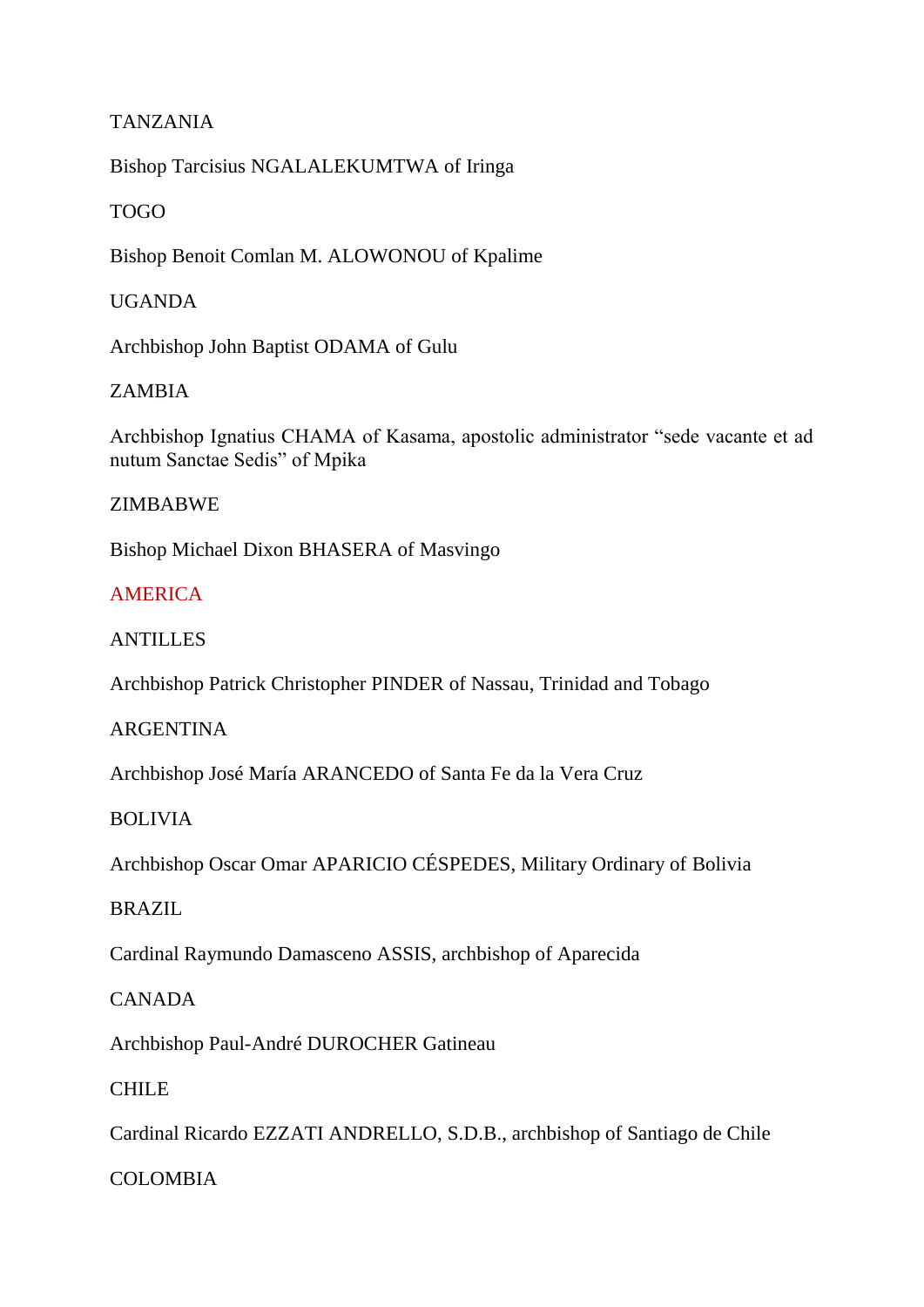Archbishop Luis Augusto CASTRO QUIROGA, I.M.C., Tunja

COSTA RICA

Bishop Oscar Gerardo FERNÁNDEZ GUILLÉN of Puntarenas

CUBA

Archbishop Dionisio Guillermo GARCÍA IBÁÑEZ, of Santiago de Cuba

**ECUADOR** 

Archbishop Fausto Gabriel TRÁVEZ TRÁVEZ, O.F.M., of Quito

EL SALVADOR

Archbishop Jose Luis ESCOBAR ALAS of San Salvador

GUATEMALA

Bishop Rodolfo VALENZUELA NÚÑEZ of Vera Paz

HAITI

Cardinal Chibly LANGLOIS, bishop of Les Cayes

HONDURAS

Cardinal Oscar A. RODRÍGUEZ MARADIAGA, S.D.B., archbishop of Tegucigalpa

**MEXICO** 

Cardinal Francisco ROBLES ORTEGA, archbishop of Guadalajara

**NICARAGUA** 

Bishop Sócrates René SÁNDIGO JIRÓN, of Juigalpa

PANAMA

Archbishop José Domingo ULLOA MENDIETA, O.S.A., of Panamá

PARAGUAY

Bishop Catalino Claudio GIMÉNEZ MEDINA, of the Schoenstatt Fathers, bishop of Caacupe

**PERU**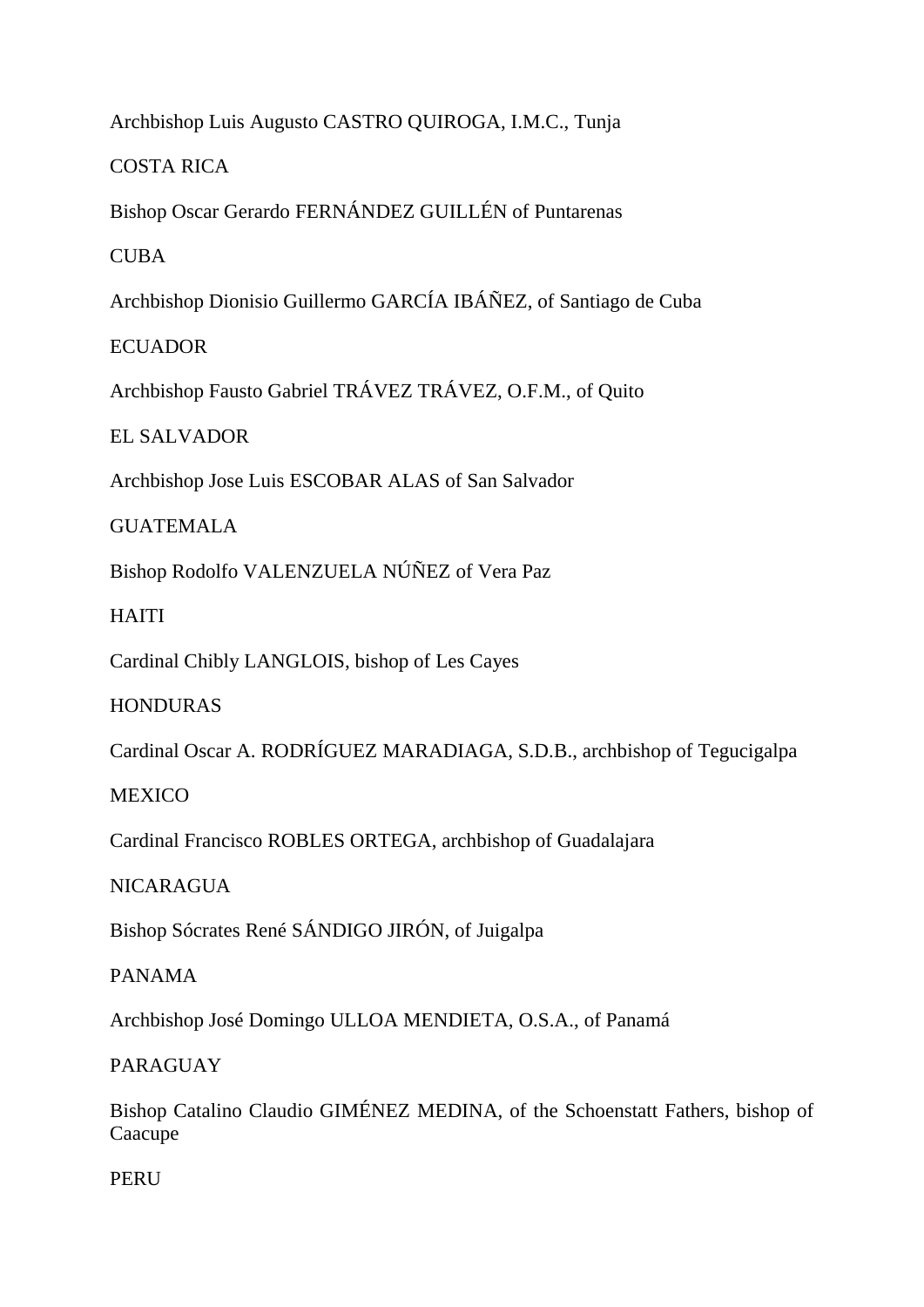Archbishop Salvador PIÑEIRO GARCÍA-CALDERÓN of Ayacucho

PUERTO RICO

Archbishop Roberto Octavio GONZÁLEZ NIEVES, O.F.M., of San Juan de Puerto Rico

REPUBLICA DOMINICANA

Bishop Gregorio Nicanor PEÑA RODRÍGUEZ of Nuestra Senora de la Altagracia en Higüey

UNITED STATES OF AMERICA

Archbishop Joseph Edward KURTZ of Louisville

URUGUAY

Bishop Rodolfo Pedro WIRZ KRAEMER of Maldonado-Punta del Este

VENEZUELA

Archbishop Diego R. PADRÓN SÁNCHEZ of Cumaná

ASIA

ARAB STATES

His Beatitude Fouad TWAL, Patriarch of Jerusalem of the Latins

BANGLADESH

Archbishop Patrick D'ROZARIO, C.S.C., of Dhaka

**CHINA** 

Archbishop John HUNG SHAN-CHUAN, S.V.D., of Taipei

EAST TIMOR

Bishop Basílio DO NASCIMENTO of Baucau

INDIA (C.C.B.I.)

Cardinal Oswald GRACIAS, Archbishop of Bombay, president of the Federation of Asian Bishops' Conferences (F.A.B.C.)

INDONESIA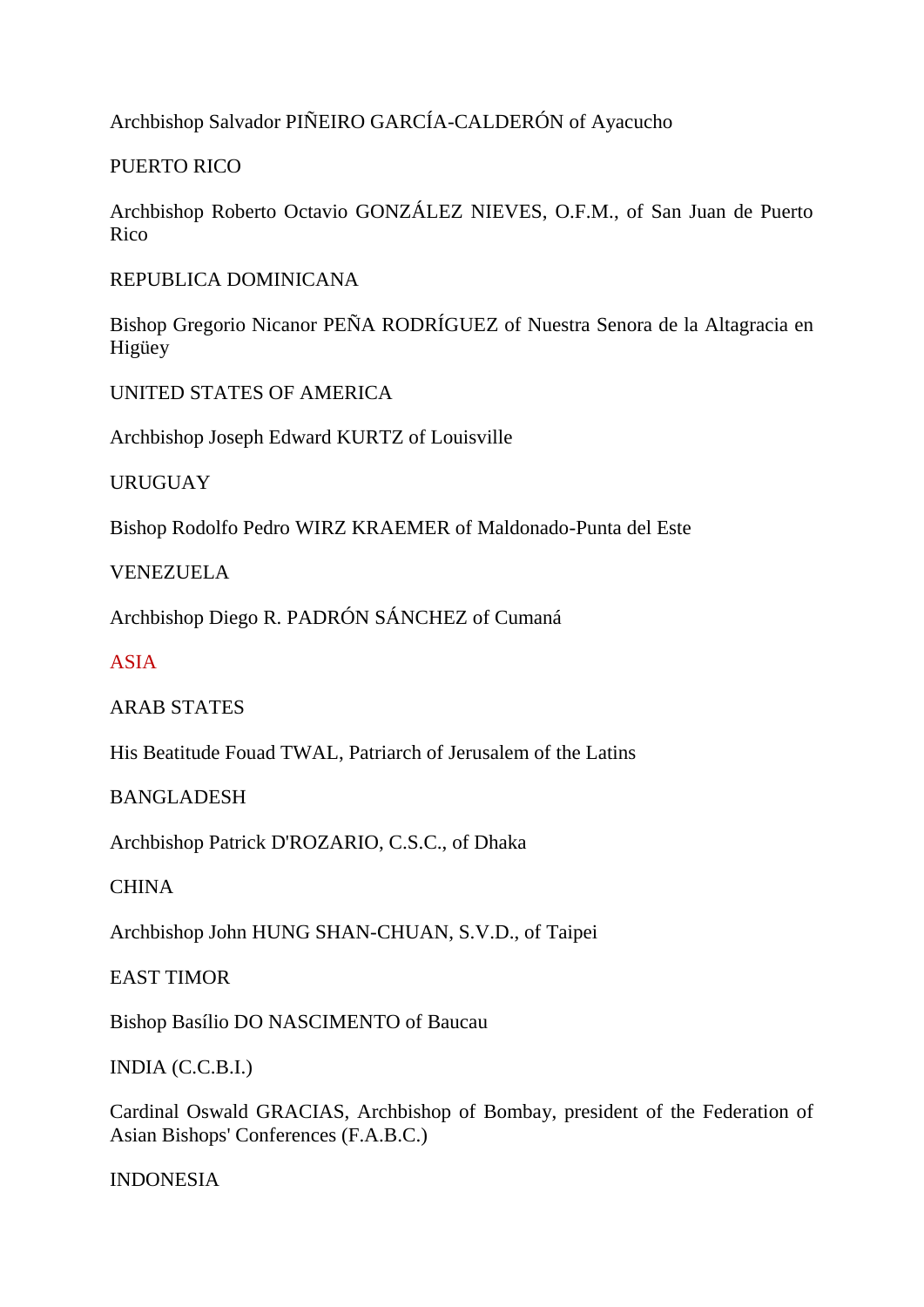Archbishop Ignatius SUHARYO HARDJOATMODJO of Jakarta

## IRAN

Archbishop Thomas MERAM of Urmyā, Urmia, Rezayeh of the Chaldeans, deputy president of the Episcopal Conference

JAPAN

Archbishop Peter Takeo OKADA of Tokyo

KAZAKHSTAN

Archbishop Tomash PETA of Mary Most Holy in Astana

**KOREA** 

Bishop Peter KANG U-IL of Cheju

LAOS and CAMBODIA

Bishop Louis-Marie Ling MANGKHANEKHOUN, Apostolic Vicar of Paksé (Laos)

MALAYSIA - SINGAPUR - BRUNEI

Archbishop John HA TIONG HOCK of Kuching, Malaysia

MYANMAR

Bishop Felix LIAN KHEN THANG of Kalay

PAKISTAN

Archbishop Joseph COUTTS of Karachi

PHILIPPINES

Archbishop Socrates B. VILLEGAS of Lingayen-Dagupan

SRI LANKA

Cardinal Albert Malcom Ranjith PATABENDIGE DON of Colombo

THAILAND

Archbishop Louis CHAMNIERN SANTISUKNIRAN of Thare and Nonseng

VIETNAM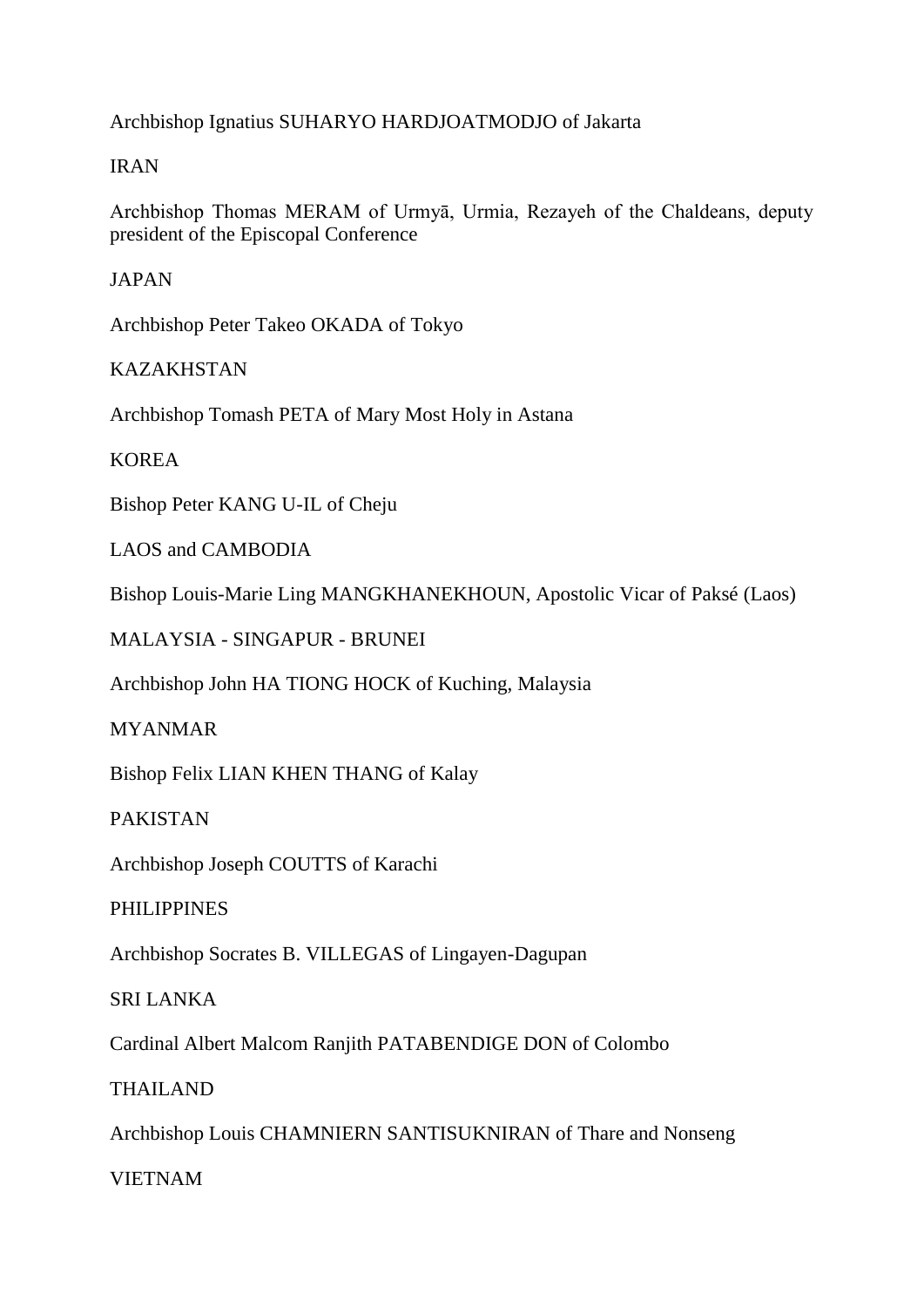# Mons. Paul BÙI VĂN ĐOC, archbishop coadjutor of Thành-Phô Hô Chí Minh

## **EUROPA**

## ALBANIA

Archbishop Angelo MASSAFRA, O.F.M., of Shkodrë-Pult

### AUSTRIA

Cardinal Christoph SCHÖNBORN, O.P., archbishop of Vienna

## BELGIUM

Archbishop André LÉONARD of Mechelen-Brussels

### **BELORUS**

Archbishop Tadeusz KONDRUSIEWICZ of Minsk-Mohilev, deputy president of the Episcopal Conference

### BOSNIA AND HERZEGOVINA

Bishop Franjo KOMARICA of Banja Luka

### BULGARIA

Bishop Christo PROYKOV, apostolic exarch of Sofia for Catholics of Byzantine Rite resident in Bulgaria

### **CROATIA**

Cardinal Josip BOZANIĆ, archbishop of Zagreb, deputy president of the Episcopal Conference

### CZECH REPUBLIC

Archbishop Jan GRAUBNER of Olomouc, deputy president of the Episcopal **Conference** 

### RUSSIAN FEDERATION

Archbishop Paolo PEZZI, F.S.C.B., of Mother of God at Moscow

### FRANCE

Archbishop Georges PONTIER of Marseilles

GERMANY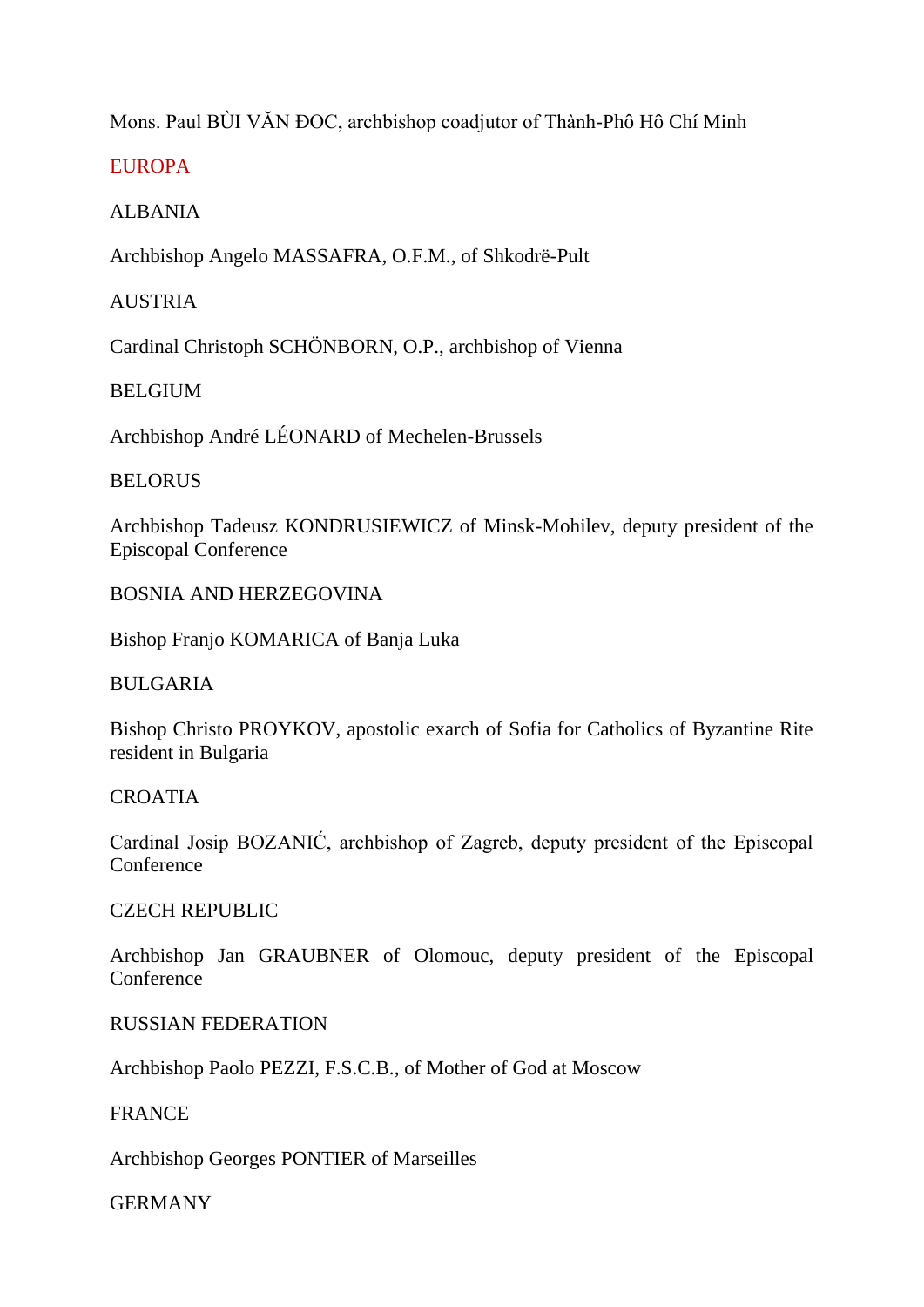Cardinal Reinhard MARX, archbishop of Munich and Freising

GREAT BRITAIN:

## ENGLAND AND WALES

Cardinal Vincent Gerard NICHOLS, archbishop of Westminster, England

**SCOTLAND** 

Archbishop Philip TARTAGLIA of Glasgow

### **GREECE**

Bishop Franghískos PAPAMANÓLIS, O.F.M. Cap., emeritus of Syros and Milos and of Santorini

### **HUNGARY**

Cardinal Péter ERDŐ, archbishop of Esztergom-Budapest, president of the Consilium Conferentiarum Episcoporum Europae (C.C.E.E.)

INTERNATIONAL BISHOPS' CONFERENCE OF SAINTS CYRIL AND **METHODIUS** 

Archbishop Zef GASHI, S.D.B., of Bar, Serbia

### IRELAND

Archbishop Diarmuid MARTIN of Dublin, deputy president of the Episcopal **Conference** 

### ITALY

Cardinal Angelo BAGNASCO, archbishop of Genoa

### LATVIA

Archbishop Zbigņev STANKEVIČS of Riga, deputy president of the Episcopal **Conference** 

### LITHUANIA

Bishop Rimantas NORVILA of Vilkaviškis, deputy president of the Episcopal Conference

### MALTA

Bishop Mario GRECH of Gozo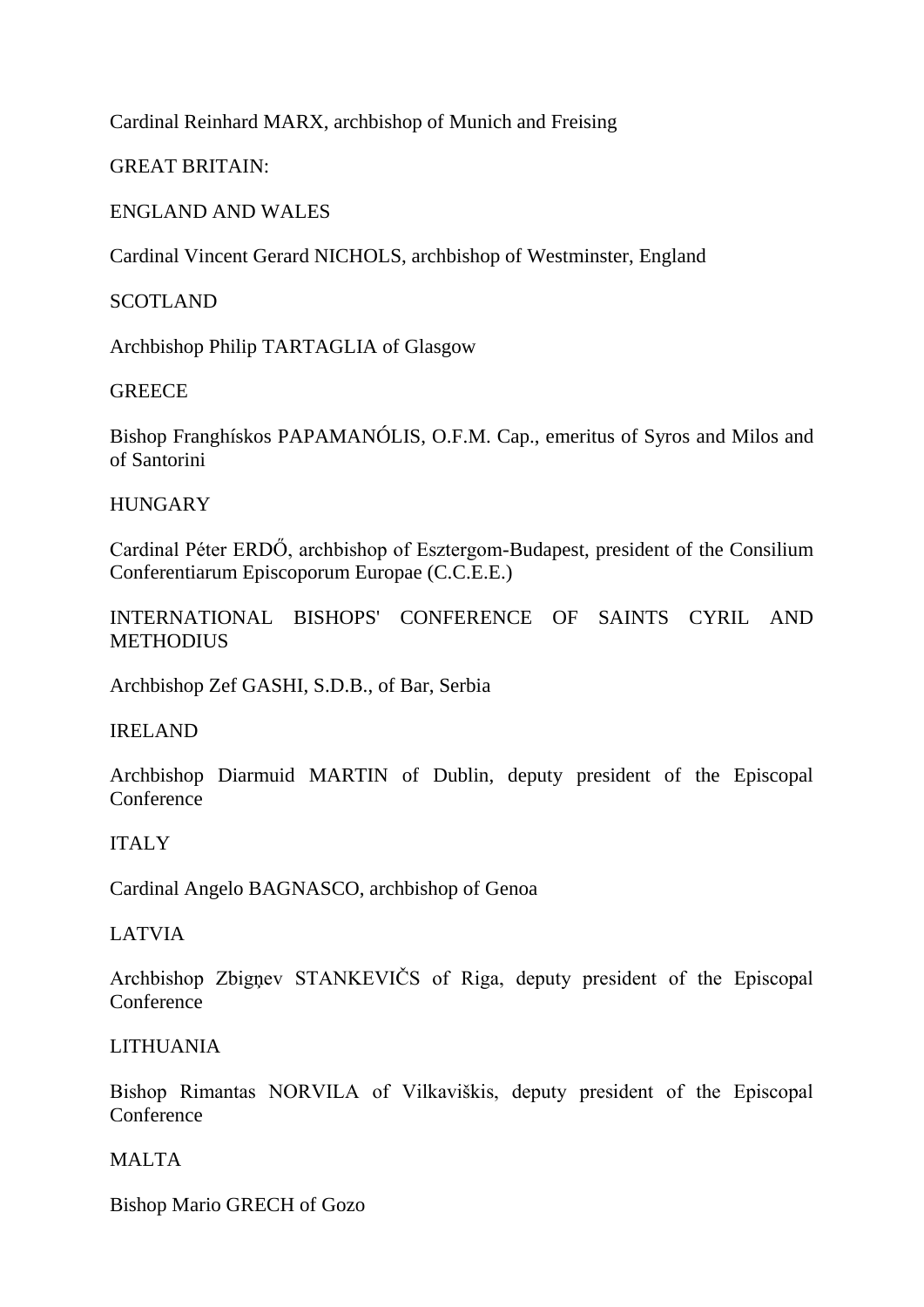#### NETHERLANDS

Cardinal Willem Jacobus EIJK, archbishop of Utrecht

POLAND

Archbishop Stanisław GĄDECKI, archbishop of Poznań

PORTUGAL

Msgr. Manuel José MACÁRIO DO Nascimento CLEMENTE, Patriarch of Lisbon

ROMANIA

Archbishop Ioan ROBU of Bucureşti, Bucharest

SCANDINAVIA

Bishop Anders ARBORELIUS, O.C.D., of Stockholm, Sweden

SLOVAKIA

Archbishop Stanislav ZVOLENSKÝ of Bratislava

SLOVENIA

Bishop Andrej GLAVAN of Novo Mesto

SPAIN

Archbishop Ricardo BLÁZQUEZ PÉREZ of Valladolid

SWITZERLAND

Bishop Markus BÜCHEL of Sankt Gallen

**TURKEY** 

Archbishop Ruggero FRANCESCHINI, O.F.M. CAP., of Izmir

UKRAINE

Archbishop Mieczysław MOKRZYCKI of Lviv of the Latins

**OCEANIA** 

AUSTRALIA

Archbishop Denis James HART of Melbourne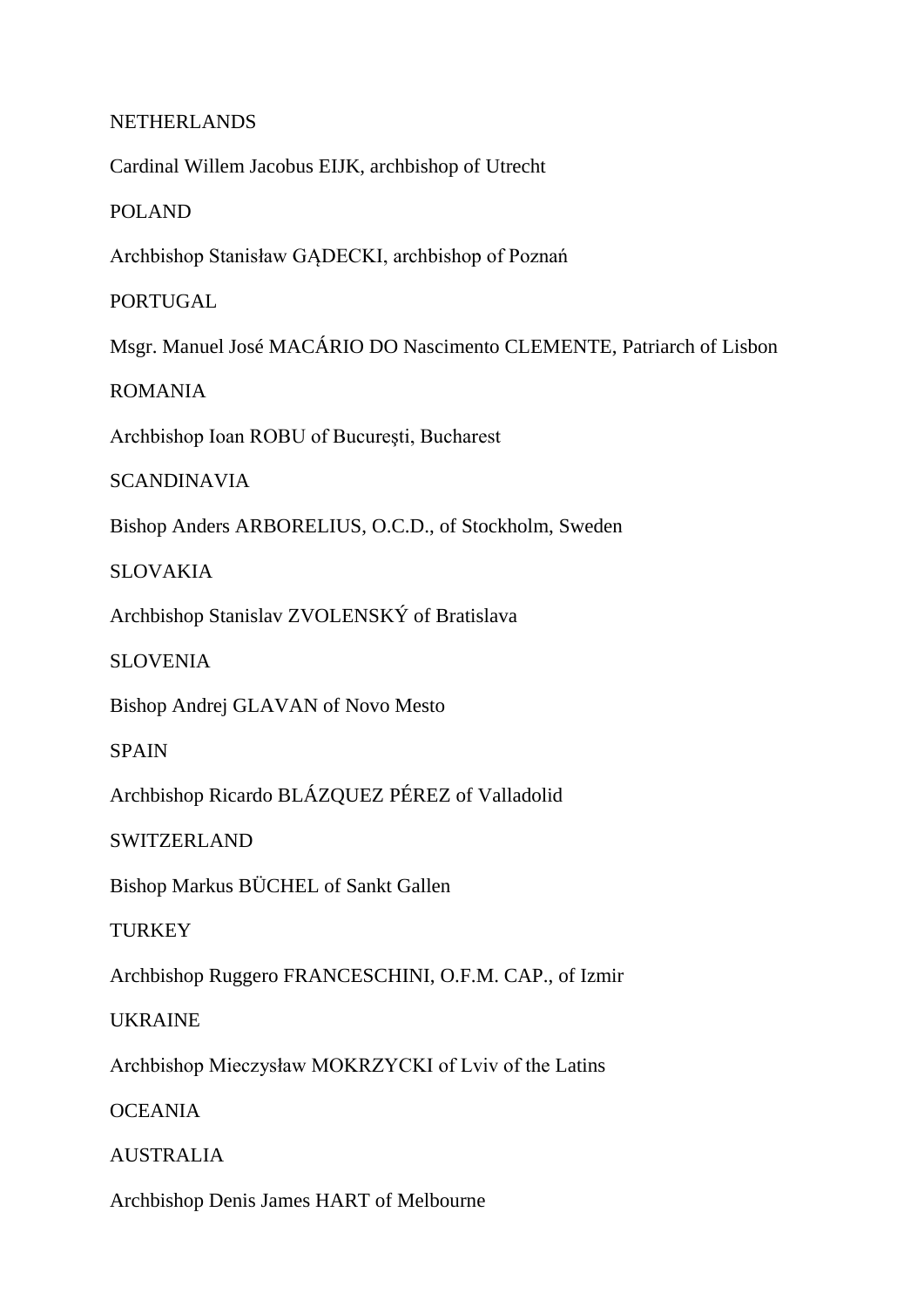NEW ZEALAND

Archbishop John Atcherley DEW of Wellington, president of the Federation of Catholic Bishops' Conferences of Oceania (F.C.B.C.O)

### **PACIFIC**

Bishop Soane Patita Paini MAFI of Tonga, Fiji

PAPUA NEW GUINEA AND SOLOMON ISLANDS

Bishop Arnold OROWAE of Wabag, Papua New Guinea

IX. NOMINEES FROM THE UNION OF SUPERIOR GENERALS

Rev. Fr. Adolfo NICOLÁS PACHÓN, S.J., prepositor general of the Society of Jesus

Rev. Fr. Mauro JÖHRI, O.F.M. Cap., minister general of the Order of Friars Minor Capuchin

Rev. Fr. Mario ALDEGANI, C.S.I., father general of the Congregation of St. Joseph (Josephites of Murialdo)

X. HEADS OF THE DICASTERIES OF THE ROMAN CURIA

Cardinal Pietro PAROLIN, Secretary of State

Cardinal Gerhard Ludwig MÜLLER, prefect of the Congregration for the Doctrine of the Faith

Cardinal Leonardo SANDRI, prefect of the Congregration for the Oriental Churches

Cardinal Angelo AMATO, S.D.B., prefect of the Congregration for the Causes of **Saints** 

Cardinal Marc OUELLET, P.S.S., prefect of the Congregration for Bishops

Cardinal Fernando FILONI, prefect of the Congregration for the Evangelisation of Peoples

Cardinal Beniamino STELLA, prefect of the Congregration for the Clergy

Cardinal João Braz de AVIZ, prefect of the Congregration for the Institutes of Consecrated Life and the Societies of Apostolic Life

Cardinal Zenon GROCHOLEWSKI, prefect of the Congregration for Catholic Education

Cardinal Mauro PIACENZA, major penitentiary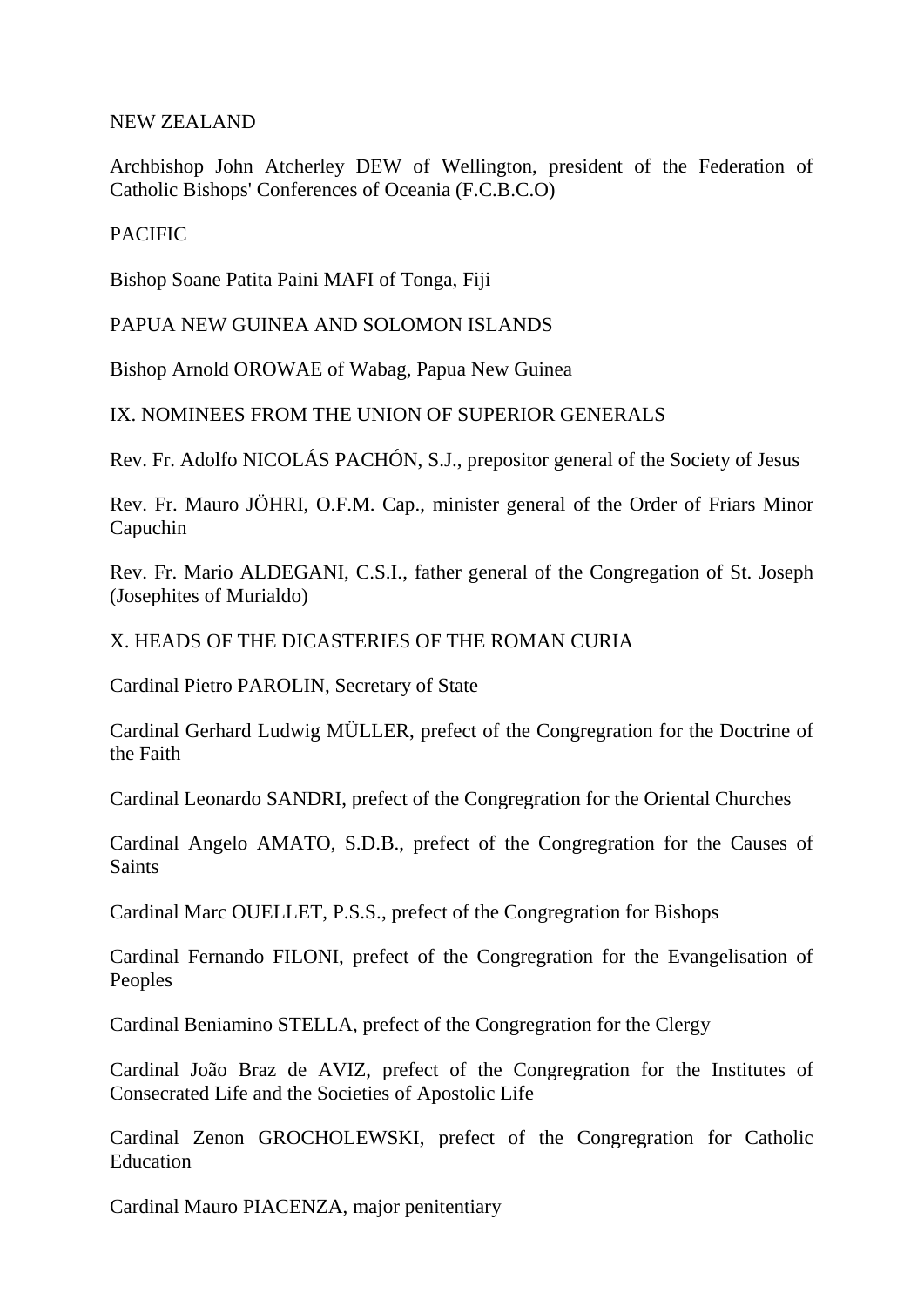Cardinal Raymond Leo BURKE, prefect of the Supreme Tribunal of the Apostolic Signatura

Cardinal Stanisław RYŁKO, prefect of the Pontifical Council for the Laity

Cardinal Kurt KOCH, prefect of the Pontifical Council for Promoting Christian Unity

Archbishop Vincenzo PAGLIA, bishop emeritus of Terni-Narni-Amelia, president of the Pontifical Council for the Family

Cardinal Peter Kodwo Appiah TURKSON, prefect of the Pontifical Council "Justice and Peace"

Cardinal Robert SARAH, prefect of the Pontifical Council "Cor Unum"

Cardinal Antonio Maria VEGLIÒ, president of the Pontifical Council for Migrants and Itinerant Peoples

Archbishop Zygmunt ZIMOWSKI, bishop emeritus of Radom, president of the Pontifical Council for the Pastoral Care of Health Care Workers

Cardinal Francesco COCCOPALMERIO, president of the Pontifical Council for Legislative Texts.

Cardinal Jean-Louis TAURAN, president of the Pontifical Council for Interreligious Dialogue

Cardinal Gianfranco RAVASI, president of the Pontifical Council for Culture

Archbishop Claudio Maria CELLI, president of the Pontifical Council for Social Communications

Archbishop Salvatore FISICHELLA, president of the Pontifical Council for Promoting New Evangelisation

Cardinal Domenico CALCAGNO, president of the Administration of the Patrimony of the Apostolic See

Cardinal Giuseppe VERSALDI, president of the Prefecture for the Economic Affairs of the Holy See

# XI. MEMBERS OF THE ORDINARY COUNCIL

Cardinal Timothy Michael DOLAN, archbishop of New York, U.S.A.

Cardinal Péter ERDŐ, archbishop of Esztergom-Budapest, Hungary, president of the Consilium Conferentiarum Episcoporum Europae (C.C.E.E.)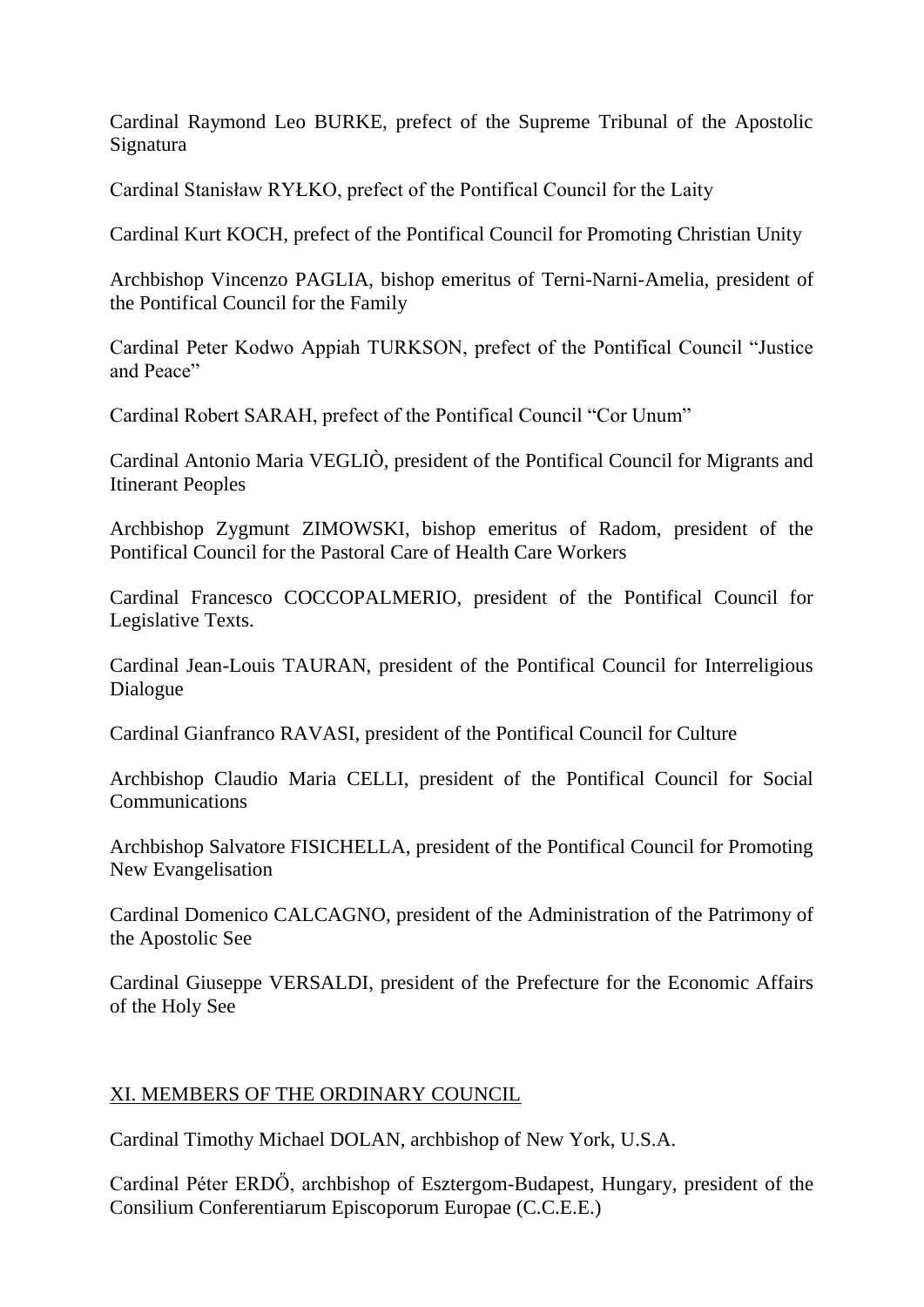Msgr. Bruno FORTE, archbishop of Chieti-Vasto, Italy

Cardinal Oswald GRACIAS, archbishop of Bombay, president of the Federation of Asian Bishops' Conferences (F.A.B.C.), India

Cardinal Laurent MONSENGWO PASINYA, archbishop of Kinshasa, Democratic Republic of Congo

Cardinal Wilfrid Fox NAPIER, O.F.M., archbishop of Durban, South Africa

Cardinal George PELL, prefect of the Secretariat of the Economy, Vatican City

Cardinal Odilo Pedro SCHERER, archbishop of São Paulo, Brazil

Cardinal Christoph SCHÖNBORN, O.P., archbishop of Vienna, Austria

His Beatitude Sviatoslav SHEVCHUK, major archbishop of Kyiv-Halyč, Head of the Synod of the Greek-Catholic Ukrainian Church, Ukraine

Bishop Santiago Jaime SILVA RETAMALES, auxiliary of Valparaíso, Chile, secretary general of the Latin American and Caribbean Bishops' Conferences (C.E.L.AM.)

Cardinal Luis Antonio G. TAGLE, archbishop of Manila, Philippines

Cardinal Donald William WUERL, archbishop of Washington, U.S.A.

Cardinal Peter Kodwo Appiah TURKSON, president of the Pontifical Council "Justice and Peace", Vatican City

Archbishop Salvatore FISICHELLA, president of the Pontifical Council for Promoting New Evangelisation, Vatican City

### XII. PONTIFICAL APPOINTEES

Cardinal Angelo SODANO, dean of the College of Cardinals, Vatican City

Cardinal Godfried DANNEELS, archbishop emeritus of Mechelen-Brussels, Belgium

Cardinal Walter KASPER, president emeritus of the Pontifical Council for Promoting Christian Unity, Vatican City

Cardinal Angelo SCOLA, archbishop of Milan, Italy

Cardinal Carlo CAFFARRA, archbishop of Bologna, Italy

Cardinal Lluís MARTÍNEZ SISTACH, archbishop of Barcelona, Spain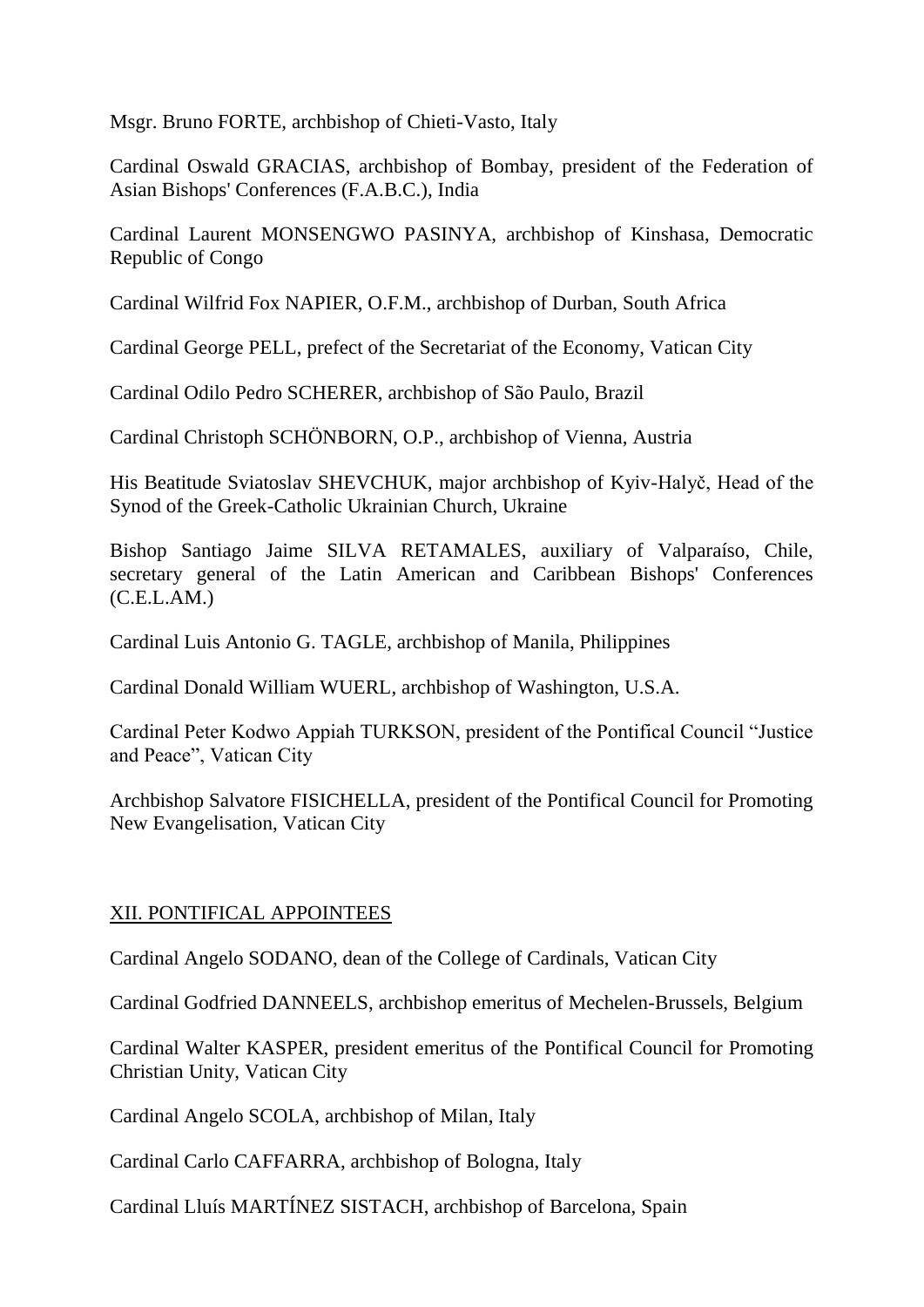Cardinal André VINGT-TROIS, archbishop of Paris, France

Cardinal John TONG HON, bishop of Hong Kong (Xianggang), China

Cardinal Orani João TEMPESTA, O. Cist., archbishop of São Sebastião do Rio de Janeiro, Brazil

Cardinal Andrew YEOM SOO-JUNG, archbishop of Seoul, Korea

Cardinal Philippe Nakellentuba OUÉDRAOGO, archbishop of Ouagadougou, Burkina Faso

Cardinal Fernando SEBASTIÁN AGUILAR, C.M.F., archbishop emeritus of Pamplona and Tudela, Spain

Cardinal Elio SGRECCIA, president emeritus of the Pontifical Academy for Life, Italy

Cardinal Giuseppe BERTELLO, president of the Governorate of Vatican City State, Vatican City

Archbishop Giovanni TONUCCI of Loreto, Italy

Archbishop Edoardo MENICHELLI of Ancona-Osimo, Italy

Archbishop Carlos AGUIAR RETES of Tlalnepantla, Mexico, president of the Latin American and Caribbean Bishops' Conferences (C.E.L.AM.)

Archbishop Anil Joseph Thomas COUTO of Delhi, India

Archbishop Victor Manuel FERNÁNDEZ, rector of the Pontifical Catholic University of Argentina, Argentina

Bishop Alonso Gerardo GARZA TREVIÑO of Piedras Negras, Mexico

Bishop Edgard Amine MADI of Nossa Senhora do Líbano em São Paulo de los Maronitas, Brazil

Bishop Enrico SOLMI of Parma, president of the Commission for Life and the Family of the Italian Episcopal Conference, Italy

Bishop Pio Vito PINTO, dean of the Tribunal of the Roman Rota, Vatican City

Rev. Fr. François-Xavier DUMORTIER, S.J., rector of the Pontifical Gregorian University of Rome, Italy

Rev. Fr. Antonio SPADARO, S.J., Director of the journal "La Civiltà Católica", Italy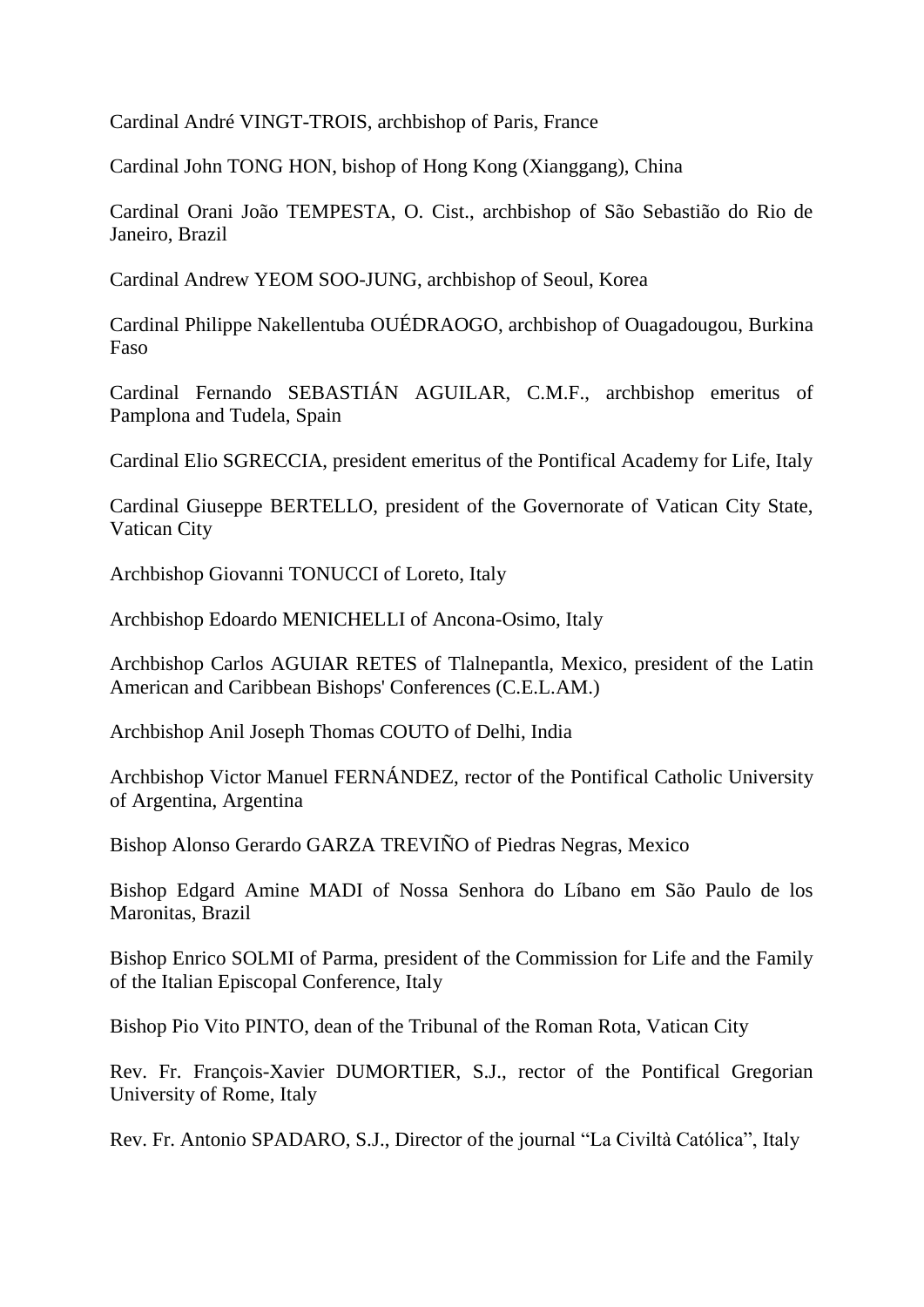Rev. Fr. Manuel Jesús ARROBA CONDE, C.M.F., professor of canon law at the Pontifical Lateran University of Rome, Italy

### XIII. UNDER SECRETARY OF THE SYNOD OF BISHOPS

Bishop Fabio FABENE, Vatican City

# **B LIST OF OTHER PARTICIPANTS ACCORDING TO ORDER OF PARTICIPATION**

## **I. COLLABORATORS OF THE SPECIAL SECRETARY**

Msgr.Tony ANATRELLA, psychoanalyst, specialist in social psychiatry, consultor of the Pontifical Council for the Family, consultor of the Pontifical Council for the Pastoral Care of Health Care Workers, France

Rev. Gérard BERLIET, professor of Sacred Scriptures in the provincial seminary of Lyons, head of pastoral care of divorced and remarried faithful for the diocese of Dijon, France

Rev. Fr. Bruno ESPOSITO. O.P., professor and ordinary in canon law at the Pontifical University St. Thomas Aquinas, Italy

Rev. Fr. Alfonso FERNÁNDEZ BENITO, professor of moral theology and the sacrament of marriage in the "San Ildefonso" Higher Institute for Theological Studies, director of the Institute for Religious Sciences of Santa Maria de Toledo, Spain

Rev. Fr. Arul Raj GALI, C.S.C., national director of the "Holy Cross Family Ministries in India", India

Jeffrey GOH, professor of systematic theology in the Archdiocesan Seminary of Kuching, Malaysia; judge of the Ecclesiastical Tribunal of Kuching, Malaysia

Rev. Maurizio GRONCHI, professor and ordinary in dogmatic theology at the Urbanian Pontifical University of Rome; consultor of the Congregation for the Doctrine of the Faith, Italy

Rodrigo GUERRA LÓPEZ, director general of the Centro de Investigación Social Avanzada [CISAV], Mexico

Jocelyne KHOUEIRY, member of the Episcopal Commission for the Family and Life, APECL, Lebanon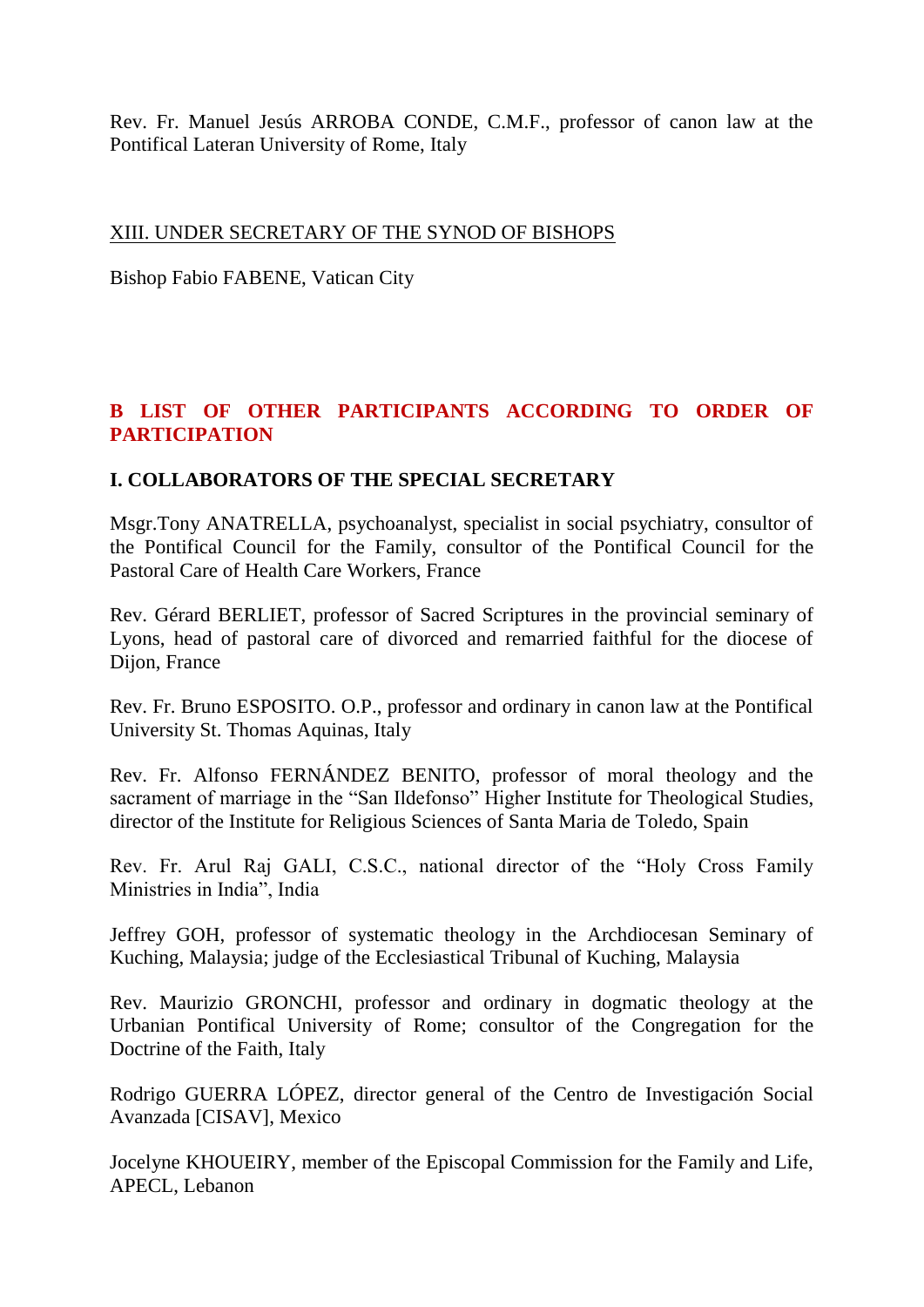Helen Kyung Soo KWON, member of the executive committee of the "Helen Kim Scholarship Foundation" at Ewha Women's University, Korea

Rev. Fr. Sabatino MAJORANO, C.SS.R., professor of systematic moral theology at the Alphonsianum Academy, Rome, Italy

Christopher Laurence MENEY, director of the Centre for Life, Marriage and the Family of the archdiocese of Sydney, Australia

MIANO - DE SIMONE

Giuseppina DE SIMONE in MIANO, extraordinary professor of philosophy at the Theological Faculty of Southern Italy in Naples, Italy

Francesco MIANO, professor and ordinary in moral philosophy at the "Tor Vergata" University of Rome and ex-president of Italian Catholic Action, Italy

Carmen PEÑA GARCÍA, specialist in marriage, professor in the faculty of canon law at the Pontifical University of Comillas, defender of the bond and promotor of justice of the Metropolitan Tribunal of Madrid, Spain

Rev. Fr. George Henri RUYSSEN, S.J., professor in the faculty of Oriental canon law in the Oriental Pontifical Institute of Rome, Belgium

# **II. AUDITORS**

Messrs AS ZAMBERLINE

Arturo and Hermelinda AS ZAMBERLINE, heads of the "Équipe Notre-Dame" for the super-region of Brazil, Brazil

Messrs AZZO and HABEEB

Riyadh Albeer Naoom AZZO and Sanaa Namir Ibrahim HABEEB, witnesses of Christian family life in an Islamic context, Iraq

Messrs BOTOLO and KISANGA SOSAWE

León BOTOLO and Marie Valentine KISANGA SOSAWE, founders of the Communauté Famille Chrétienne, Democratic Republic of Congo

Zelmira María BOTTINI DE REY, director of the institute for Couples and Families of the Pontifical Catholic University of Argentina; president of the Latin-American Network of Institutes for the Family in Catholic Universities, Argentina

**CAMPOS**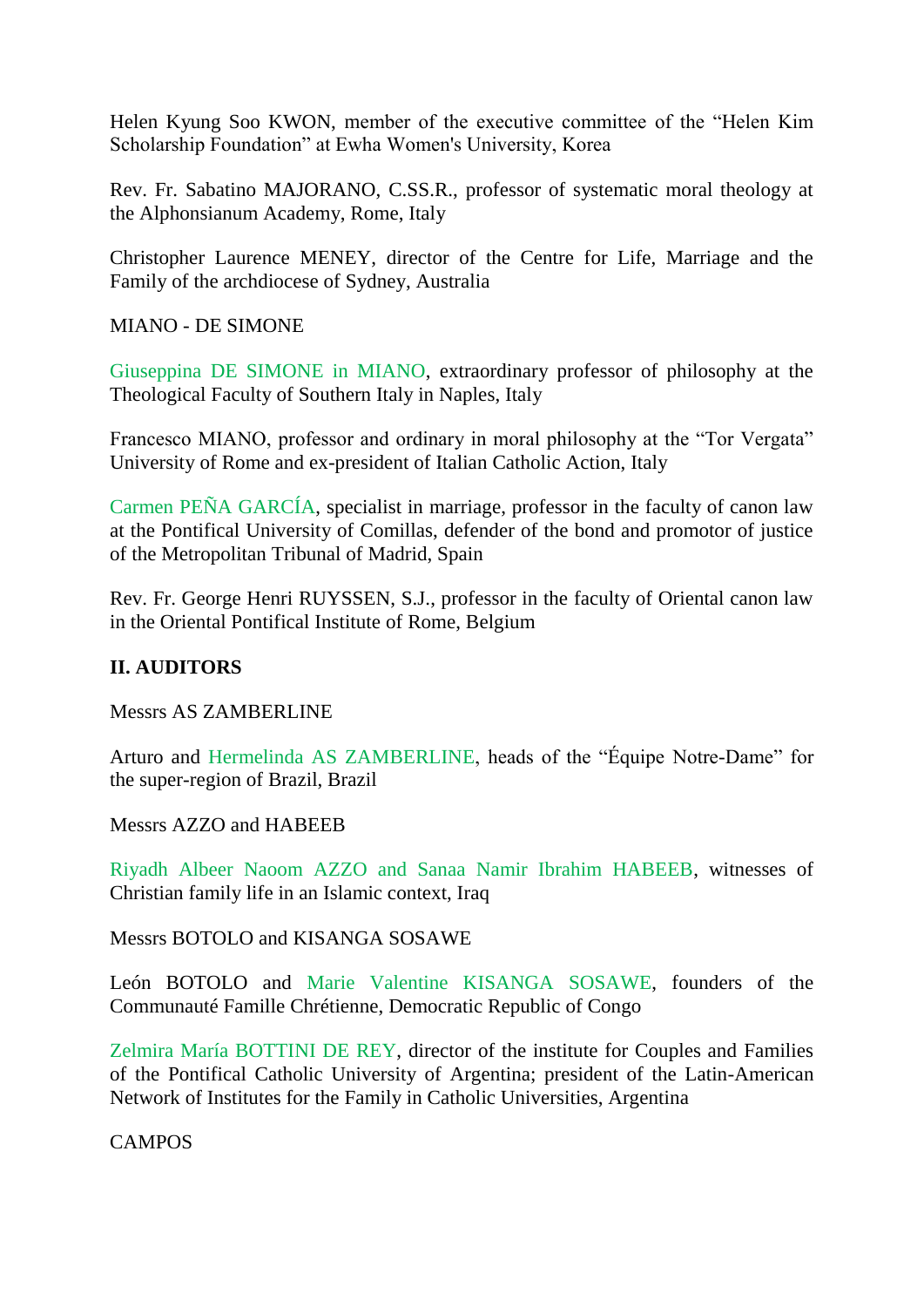George CAMPOS, director of Couples for Christ, Philippines, and Cynthia CAMPOS, member of Couples for Christ, Philippines

Inácio Amândio CHAÚQUE, formator of young couples, Mozambique

Joan CLEMENTS, director of the managing board of the World Organisation Ovulation Method Billings (WOOMB), Australia

Messrs CONWAY

Stephen and Sandra CONWAY, regional heads for Africa de Retrouvailles, South Africa

Dr. Ute EBERL, head of family and matrimonial pastoral in Berlin, Germany

Messrs JESEN ACUÑA - ESCUDERO

Ms Pilar ESCUDERO DE JENSEN, member of the vicariate general for Pastoral Care of the archdiocese of Santiago de Chile; member of the Pontifical Council for the Laity; member of the Schoenstatt Institute for Families, Chile

Luis JENSEN ACUÑA, member of the Bioethical Centre of the Pontifical Catholic University of Chile; president of the "Fundación Médico Cultural Porta Vitae"; member of the Schoenstatt Institute for Families, Chile

#### GATSINGA - TUMUHAYIMPUNDU

Dr Jean Dieudonné GATSINGA and Emerthe GATSINGA TUMUHAYIMPUNDU, responsible for young families in the Focolari movement for Rwanda, Burundi, Kenya and Uganda (Rwanda)

Messrs HEINZEN

Mr Jeffrey HEINZEN, director of Natural Family Planning in the diocese of La Crosse, U.S.A. Mrs Alice HEINZEN, member of the Natural Family Planning Advisory Board of the Episcopal Conference (U.S.A.)

Dr Ilva Myriam HOYOS CASTAÑEDA, delegate procurator for the Defence of the Rights of Childhood, Adolescence and the Family, Colombia

#### Messrs KHOURY

Sélim and Rita KHOURY, heads of the Office for Family Pastoral Care in the Patriarchal Curia of Antioch of the Maronites, Lebanon

María LACALLE NORIEGA, director of the Francisco de Vitoria Centre for Family Studies and Social and Economic Studies; secretary general of the Spanish Society for Bioethics and Biojustice, Spain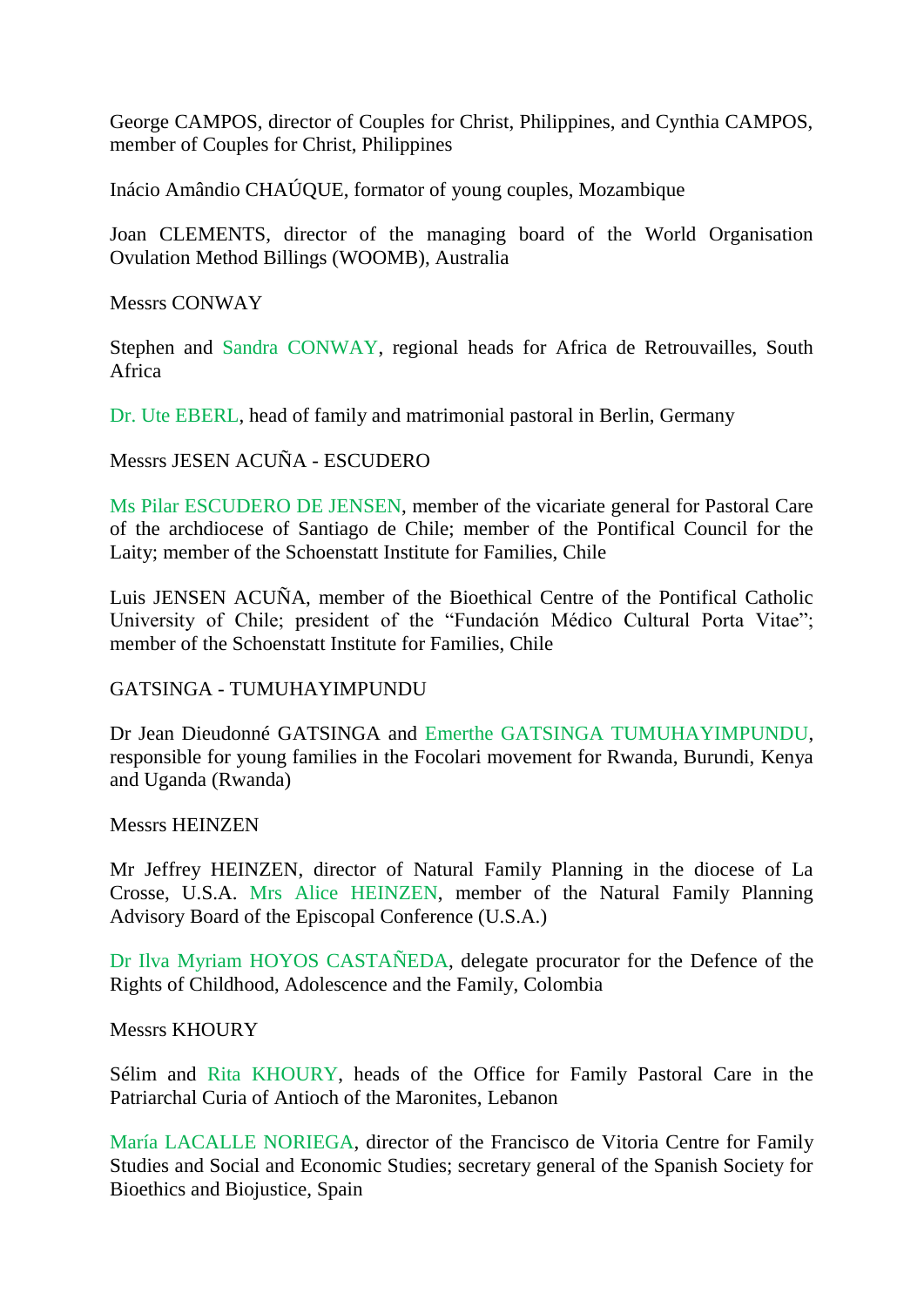Rev. Cajetan MENEZES, director of the Apostolate for the Family in Bombay, India

Messrs PETRACCA CIAVARELLA and MIGLIONICO

Giuseppe PETRACCA CIAVARELLA and Lucia MIGLIONICO in PETRACCA CIAVARELLA, medical doctors, members of the National Advisory Council for Family Pastoral Care, Italy

Sister Margaret MULDOON, ex superior general of the Sisters of the Holy Family of Burdeos, Ireland

Francisco PADILLA, head of the Couples for Christ Movement Foundation for family and life, Philippines

Algirdas PETRONIS, deputy president of the International Federation for Catholic Families. Director of the Family Centre of the archdiocese of Vilnius, Lithuania

Messrs PIROLA

Romano and Mavis PIROLA, directors of Australian Catholic Marriage and Family Council, Australia

Messrs ROUSSY

Olivier and Xristilla ROUSSY, heads of the apostolic branch of Amour et Vérité, France

Messrs SCHULTZ

Steve and Claudia SCHULTZ, members of the International Catholic Engaged Encounter (U.S.A.)

Michèle TAUPIN, president of the Espérance et Vie movement, France

Jeannette TOURÉ, national president of the Association of Catholic Women in Cote d'Ivoire [AFEC], Cote d'Ivoire.

### **C. LIST OF FRATERNAL DELEGATES**

Ecumenical Patriarchate

His Eminence ATHENAGORAS, metropolitan of Belgium

Patriarchate of Moscow

His Eminence HILARION, president of the Department of External Church Relations of the Patriarchate of Moscow, Russian Federation